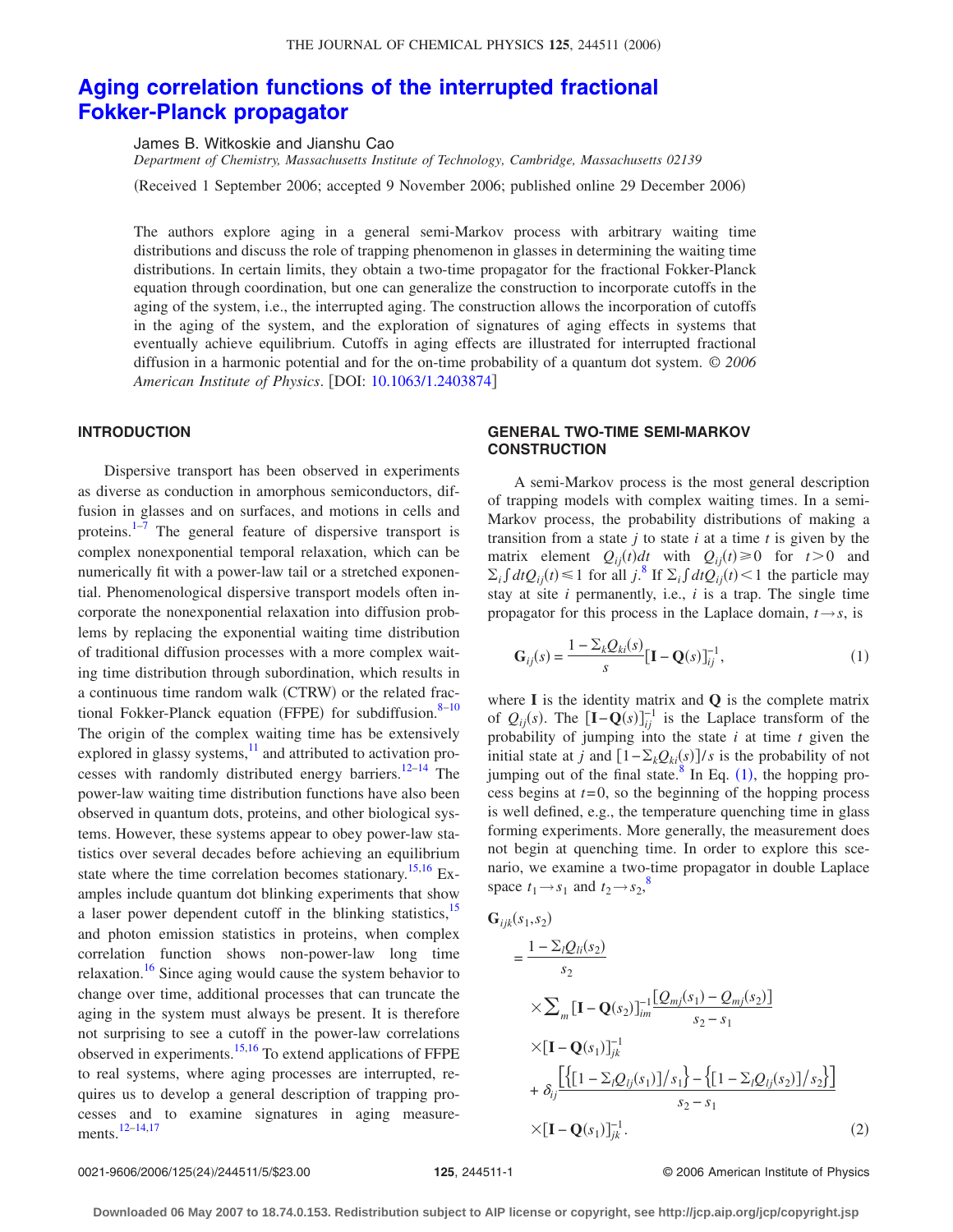In the first term on the right hand side of the above equation,  $[1-\sum_{i}Q_{i}(s)]/s$  and  $[I-Q(s)]^{-1}$  correspond to the same pro-cesses in Eq. ([1](#page-0-0)), but  $[Q_{mj}(s_1) - Q_{mj}(s_2)]/(s_2 - s_1)$  corresponds to the jump that spans both time intervals  $t_1$  and  $t_2$ . In the second term, the coefficient before the matrix element corresponds to failing to make a jump during the second time interval.

# A MICROSCOPIC TRAPPING PICTURE FOR  $Q(s)$

A possible origin of  $Q(s)$  is the trapping process ob-served in glassy systems.<sup>11,[13](#page-4-9)[,14](#page-4-5)</sup> If the experiment monitors a few labeled tracer particles in a glassy matrix, the tracers spend most of their time trapped in cages formed by the matrix and can only move when a trap rearranges through an activation process. If the rearrangements are large enough, we would not expect correlations between the trapping times and/or displacements.<sup>13[,14](#page-4-5)</sup> The process described above violates the fluctuation dissipation theorem on short time scales (high frequency). The traps arrest the motions of the particles so any force applied on time scales shorter than the trapping time will not result in any response. For forces applied on time scales longer than the trapping time and for lengthscales larger than the typical tracer particle displacement, the fluctuation dissipation theory (FDT) is valid. The FDT violations of many CTRW processes come from making the mean time larger than the observation time so that the FDT never becomes valid.<sup>10</sup>

The trapping times would be site specific with no directional dependence,  $Q_{ij}(t) = W_{ij}\psi_j(t)$ . The matrix **W** controls the directional aspects of the particle motions and can be approximated as  $W \approx e^{L_{FP}\Delta t}$ , where  $\Delta t$  is a small time step and  $L_{FP}$  can be a kinetic matrix or an operator, i.e.,

$$
\mathbf{L}_{\mathrm{FP}}\rho(x,t) = \nabla \cdot [D(x) \nabla \rho(x,t)] + \nabla \cdot [\rho(x,t) \nabla V(x)],
$$

with diffusion constant  $D(x)$  and potential  $V(x)$ . Bouchaud and Georges<sup>13</sup> and Mothus and Bouchaud<sup>14</sup> introduced a waiting time through an activated process with possibly site specific random energy barriers,  $\phi_j(t) = \int dE_j \phi(t | E_j) P(E_j)$ with  $\phi(t|E_j) \approx \tau_{0j}^{-1} e^{-\beta E_j} \exp(\tau_{0j}^{-1} e^{-\beta E_j} t)$  and  $\tau_{j0}$  is a weakly temperature dependent prefactor.<sup>13,[14](#page-4-5)</sup> If the energy barriers are exponentially distributed for each site  $P(E_j) = \alpha_j e^{-\alpha_j E_j}$  the waiting time has an asymptotic power-law tail  $\phi_j(t)$  $\sim \tau_{0j}^{-1}(\alpha_j/\beta)\Gamma[1+(\alpha_j/\beta)][t/\tau_{0j}]^{-(1+\alpha_j/\beta)}$ . The distribution of barrier heights  $P(E_j)$  is phenomenologically based on extreme value arguments, which are not easily justified due to the sensitivity of the waiting time distribution to the nonuniversal tails of the barrier distribution.<sup>18</sup>

The sensitivity to the nonuniversal barrier height distribution function suggests that the tail of the waiting time distribution should be modified. Xia and Wolynes introduced a cutoff in the free energy barriers of glasses because there are competing processes resulting in a rearrangement with a finite sized barrier height.<sup>12</sup> We introduce a similar cutoff by adding a competing pathway of fixed energy barrier height, i.e., take the fastest times between an exponential process,  $k_j e^{-k_j t}$  and  $\phi_j(t)$ . This approach is similar to the coupling scheme of first order and power-law dynamics discussed elsewhere.<sup>19[,20](#page-4-12)</sup> Having only two such pathways is a simplification that follows if there are two possible classes of rearrangements to the system,  $\phi$  corresponding to a broad distribution of energy barriers and *ke*−*kt* corresponding to a narrow distribution of deep energy barriers. For the case of an exponential process competing with power-law waiting time distribution, the interrupted waiting time is $^{20}$ 

$$
\psi_j(t) = \phi_j(t)e^{-k_j t} + k_j e^{-k_j t} \int_t^{\infty} \phi_j(\tau) d\tau.
$$

If  $\alpha_j = \alpha$ ,  $\tau_{0j} = \tau_0$ , and  $k_j = k$  for all lattice sites, we can write an equation for the time evolution of the distribution of energy barrier,  $^{13,14}$  $^{13,14}$  $^{13,14}$ 

$$
\partial_t P(E) = -\left(k + \tau_0^{-1} e^{-\beta E}\right) P(E)
$$

$$
+ \alpha e^{-\alpha E} \int dE'(k + \tau_0^{-1} e^{-\beta E'}) P(E'). \tag{3}
$$

The high energy cutoff introduced by *k* creates a microscopic equilibrium for the distribution of energy barriers and the system achieves equilibrium in a finite amount of time, *t*  $\approx k^{-1}$ . The equilibrium distribution for barrier heights,  $\partial_t \rho_{eq}$  $= 0$  is  $\rho_{eq}(E) = \eta \alpha e^{-\alpha E} / (k + \tau_0^{-1} e^{-\beta E})$ , where  $\eta$  is the normalization. On these long time scales we expect the system to be diffusive. For  $\beta > \alpha$  and  $k=0$  we recover the trapping result for a lack of equilibrium distribution.<sup>13</sup> The system is microscopically far away from equilibrium for time less than *k*−1 so the system is not in a linear regime for  $t < k^{-1}$  and short time violations of the FDT should not be surprising. The traps arrest the motions on these short time scales and the system cannot respond, but the FDT becomes valid for time scales longer than the trapping time  $(t > k^{-1})$ .

#### **SINGLE TIME PROPAGATOR**

In order to study the properties and effects of the modified waiting time distribution, we perform a Laplace transform on the waiting time distribution, $^{20}$ 

<span id="page-1-0"></span>
$$
\psi_j(s) = \phi_j(s + k_j) + k_j \frac{1 - \phi_j(s + k_j)}{s + k_j}.
$$
\n(4)

In long time limit, we approximate  $\phi_j(s)$  with a Lévy distribution,  $\phi_j(s) = e^{-(\tau_j s)^{\gamma_j}}$ , where  $\gamma_j = \alpha_j/\beta$  is the power-law exponent of the original waiting time distribution and  $\tau_i$  is a constant that defines the tail amplitude. Equation  $(4)$  $(4)$  $(4)$  allows us to write  $\mathbf{Q}(s) = \mathbf{W}\psi(s)$  and

<span id="page-1-1"></span>
$$
\mathbf{G}(s) = \frac{\mathbf{I} - \boldsymbol{\psi}(s)}{s} \cdot [\mathbf{I} - \mathbf{W}\boldsymbol{\psi}(s)]^{-1}.
$$
 (5)

Substituting  $W = e^{L_{FP}\Delta t}$  and taking the limit  $\Delta t$ ,  $\tau_i \rightarrow 0$ , such that  $\Delta t / \tau_j^{\gamma_j} \rightarrow D_j^{\gamma}$  lead to Green's function for an anomalous diffusion process competing with a first order process,

<span id="page-1-2"></span>
$$
\mathbf{G}(s) \approx [s - \mathbf{L}_{\text{FP}} \mathbf{D}^{\gamma} (s + \mathbf{k})^{1 - \gamma}]^{-1},\tag{6}
$$

where  $\mathbf{D}^{\gamma}(s+\mathbf{k})^{1-\gamma} = \delta_{ij}D^{\gamma}_{j}(s+k_{j})^{1-\gamma_{j}}$ . If  $\gamma_{j} = \gamma$  and  $D^{\gamma}_{j} = D^{\gamma}$  are the same for all sites, Green's function becomes  $\mathbf{G}(s) \approx [s]$  $-D^{\gamma}L_{FP}(s+k)^{1-\gamma}$ <sup>-1</sup> with corresponding Green's function equation,  $s\mathbf{G} - \mathbf{I} = D^{\gamma}\mathbf{L}_{FP}(s+\mathbf{k})^{1-\gamma}\mathbf{G}$ . Notice that  $\mathbf{L}_{FP}$  is applied to the interrupted fractional derivative,  $(s+k)^{1-\gamma}$  of Green's function, so spatial inhomogeneities in the interrup-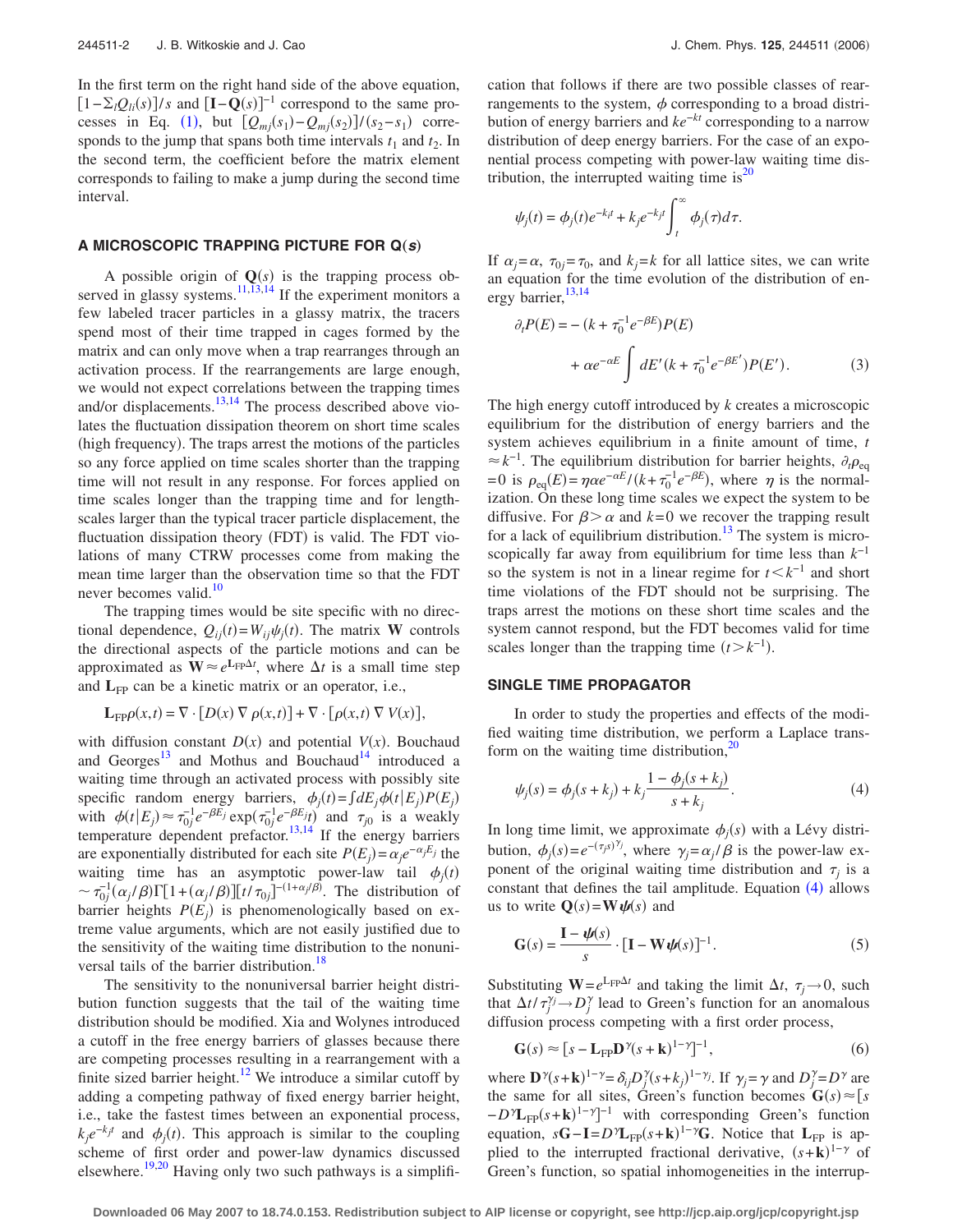<span id="page-2-0"></span>

FIG. 1. The on probability for a quantum dot (QD) modeled by the interrupted fractional diffusion propagator. The initial condition assumes the renewal process begins at *t*=0 and the dot is off. Unlike a simple two state kinetic scheme that monotonically approaches equilibrium, the on probability shows a fast rise to an initial transient steady state before decaying to the long time equilibrium distribution.

tion rate **k** result in a change in the equilibrium population.

An extensively studied example of this effect on the equilibrium is the quantum dot, which has two states, *on* and *off*. The on time cutoff is experimental verified to be shorter than the *off* time cutoff.<sup>15</sup> If  $\gamma_{on} = \gamma_{off} = \gamma$  the quantum dot Green's function is

$$
\mathbf{G}_{\text{QD}} = \begin{bmatrix} s + D_{\text{on}}^{\gamma} (s + k_{\text{on}})^{1-\gamma} & -D_{\text{off}}^{\gamma} (s + k_{\text{off}})^{1-\gamma} \\ -D_{\text{on}}^{\gamma} (s + k_{\text{on}})^{1-\gamma} & s + D_{\text{off}}^{\gamma} (s + k_{\text{off}})^{1-\gamma} \end{bmatrix}^{-1} \tag{7}
$$

and the equilibrium on population is  $p_{on}(t\rightarrow\infty)$  $=(D_{off}^{\gamma}k_{off}^{1-\gamma})/(D_{off}^{\gamma}k_{off}^{1-\gamma}+D_{on}^{\gamma}k_{on}^{1-\gamma})$ . The  $D_{on/off}^{\gamma}$  term plays the role of determining the amplitude of the power-law tails versus the short time dynamics. When  $\gamma=1$  the intensity of the quantum dot (QD) monotonically approaches equilibrium, but for  $\gamma \neq 1$ , the QD can show an initial rise to an intermediate plateau before monotonic decay to equilibrium, as shown in Fig. [1](#page-2-0) for  $D_{\text{on/off}}=1$ ,  $\gamma=1/2$ ,  $k_{\text{on}}^{-1}=100$ , and  $k_{\text{off}}^{-1}$  $=10,000$ .<sup>15</sup> The short time dynamics sufficiently scrambles the on and off probabilities and leads to the transient steady state, whereas the long time asymptotics cause the decay to the equilibrium value. The transient steady state has been observed in experiments and simulations.<sup>2</sup>

Unlike the QD example, if  $k_j = k$  is the same for all *j*, the interrupted fractional derivative commutes with  $L_{FP}$ , and we recover the equilibrium distribution of the normal diffusion process as the equilibrium distribution of the interrupted process. For  $k_j = k$ , Green's function in Eq. ([5](#page-1-1)) can also be reexpressed as

$$
\mathbf{G}(s) = \int \frac{d\omega}{2\pi i} \frac{(s+k)^{\gamma-1}}{s(s+k)^{\gamma-1} + D^{\gamma}i\omega} \mathbf{G}_{\text{FP}}(-\omega), \tag{8}
$$

where  $\mathbf{G}_{FP}(\omega) = [-i\omega + \mathbf{L}_{FP}]^{-1}$  is Green's function for the normal Fokker-Planck equation. This expression is the standard subordination result and can be rewritten in real time  $as<sup>8</sup>$ 

$$
\mathbf{G}(t) = \int_0^\infty dt' g(t', t) \mathbf{G}_{\text{FP}}(t')
$$
 (9)

where  $g(t', t)$  is the inverse Laplace transform,  $s \rightarrow t$ , of

$$
g(t',t) = \mathcal{L}^{-1}[(D^{\gamma})^{-1}(s+k)^{\gamma-1}e^{-s(s+k)^{\gamma-1}(D^{\gamma})^{-1}t'}].
$$

The interrupted fractional Green function is simply an average of normal diffusion Fokker-Planck Green's function over a stochastic distribution for  $t'$  determined by  $g(t', t)$ .

## **INTERRUPTED AGING AND THE TWO-TIME PROPAGATOR**

The single time propagator assumes that the trapping process begins at *t*=0. More generally, the trapping process will begin at an earlier time than the observation time. Start-ing from Eq. ([2](#page-0-0)) for the two-time semi-Markov propagator and following the single time propagator derivation gives the two-time propagator,

$$
\mathbf{G}_{ijk}(s_1, s_2) = \frac{1 - \psi_i(s_2)}{s_2} \sum_m \left[\mathbf{I} - \mathbf{W} \boldsymbol{\psi}(s_2)\right]_{im}^{-1} \{\mathbf{W}_{mj}[\psi_j(s_1) - \psi_j(s_2)]/(s_2 - s_1)\} \left[\mathbf{I} - \mathbf{W} \boldsymbol{\psi}(s_1)\right]_{jk}^{-1} + \delta_{ij} \frac{\left[\{\left[-\psi_j(s_1)\right]/s_1\} - \{\left[1 - \psi_j(s_2)\right]/s_2\}\right]}{s_2 - s_1} \times \left[\mathbf{I} - \mathbf{W} \boldsymbol{\psi}(s_1)\right]_{jk}^{-1}.
$$
 (10)

After performing the same limits as in Eq.  $(6)$  $(6)$  $(6)$ , we have

$$
\mathbf{G}_{ijk}(s_1, s_2) \approx [s_2 - \mathbf{L}_{FP} \mathbf{D}^{\gamma}(s_2 + \mathbf{k})^{1-\gamma}]_{ij}^{-1}
$$
  
\n
$$
\times \frac{(s_2 + k_j)^{\gamma_j} - (s_1 + k_j)^{\gamma_j}}{s_2 - s_1} (s_1 + k_j)^{1-\gamma_j}
$$
  
\n
$$
\times [s_1 - \mathbf{L}_{FP} \mathbf{D}^{\gamma}(s_1 + \mathbf{k})^{1-\gamma}]_{jk}^{-1}
$$
  
\n
$$
+ \delta_{ij} \frac{(s_1 + k_j)^{\gamma_j - 1} - (s_2 + k_j)^{\gamma_j - 1}}{s_2 - s_1} (s_1 + k_j)^{1-\gamma_j}
$$
  
\n
$$
\times [s_1 - \mathbf{L}_{FP} \mathbf{D}^{\gamma}(s_1 + \mathbf{k})^{1-\gamma}]^{-1}.
$$
 (11)

The  $[s - L<sub>FP</sub>D<sup>\gamma</sup>(s + k)<sup>1–\gamma</sup>]$  terms are simply the single time interrupted fractional diffusion Green's functions. The  $(s+k)^{1-\gamma}$  term is the interrupted version of the fractional derivative operator. The first  $s_1$  vs  $s_2$  difference term  $[(s_2+k)^{\gamma}-(s_1+k)^{\gamma}]/[s_2-s_1]$  corresponds to the first jump made during the second time interval, and the second term  $[(s_1 + \mathbf{k})^{\gamma - 1} - (s_2 + \mathbf{k})^{\gamma - 1}]/[s_2 - s_1]$  corresponds to the failure to make a jump during the second time interval. After the first jump, the particle resumes normal interrupted fractional diffusion. We will discuss further details about these two terms after we introduce a memory kernel expression for these terms. Similar to the derivation of the single time propagator, if  $k_j = k$ ,  $D_j^{\gamma} = D^{\gamma}$ , and  $\gamma_j = \gamma$  are independent of the lattice position, the two-time propagator can be rewritten as

**Downloaded 06 May 2007 to 18.74.0.153. Redistribution subject to AIP license or copyright, see http://jcp.aip.org/jcp/copyright.jsp**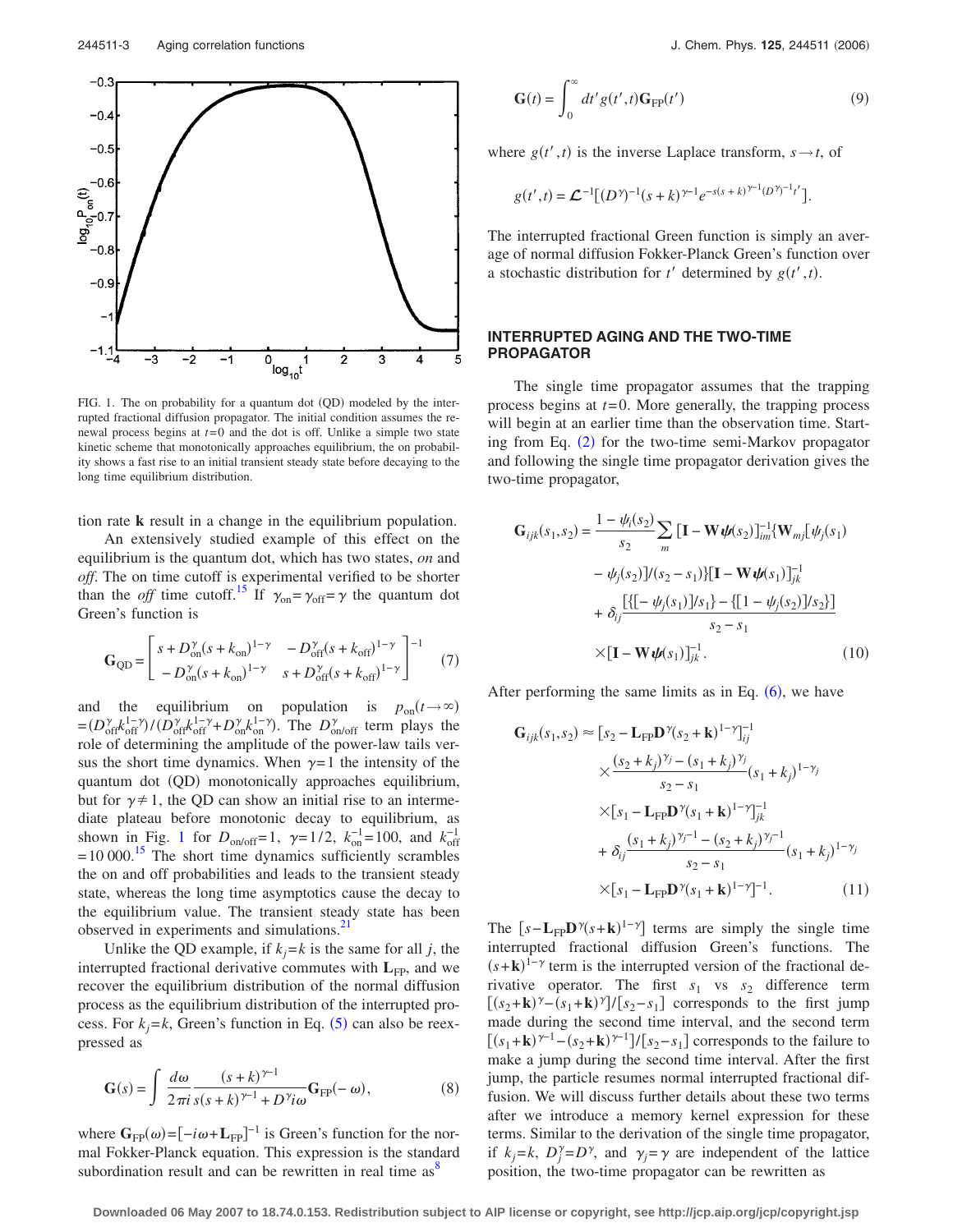<span id="page-3-0"></span>
$$
G_2(s_1, s_2) = \int \frac{d\omega_1}{2\pi} \frac{d\omega_2}{2\pi} c_1(\omega_1, \omega_2 | s_1, s_2) \widetilde{G}_{FP}(-\omega_2)
$$

$$
\times G_{FP}(-\omega_1) + \int \frac{d\omega_1}{2\pi} \frac{d\omega_2}{2\pi} c_0(\omega_1, \omega_2 | s_1, s_2)
$$

$$
\times \widetilde{G}_{FP}(-\omega_2) G_{FP}(-\omega_1), \qquad (12)
$$

where

$$
c_1 = \frac{(s_2 + k)^{\gamma - 1}}{s_2(s_2 + k)^{\gamma - 1} + iD^{\gamma}\omega_2} \frac{(s_2 + k)^{\gamma} - (s_1 + k)^{\gamma}}{s_2 - s_1}
$$

$$
\times \frac{1}{s_1(s_1 + k)^{\gamma - 1} + iD^{\gamma}\omega_1}
$$

and

$$
c_0 = \frac{(s_1 + k)^{\gamma - 1} - (s_2 + k)^{\gamma - 1}}{s_2 - s_1} \frac{1}{s_1(s_1 + k)^{\gamma - 1} + iD^{\gamma} \omega_1}.
$$

The expression can be used to measure the response to a step potential applied at  $t_1$  by choosing  $G_{FP} \neq \tilde{G}_{FP}$ . For the aging correlation function applied to the harmonic oscillator below,  $G_{FP} = \tilde{G}_{FP}$ . If we set  $k=0$ , we recover two-time anomalous diffusion, which coincides with expressions previously derived for translationally invariant systems and harmonic oscillators.<sup>22,[23](#page-4-15)</sup>

A few comments about Eq.  $(12)$  $(12)$  $(12)$  are necessary.<sup>[24](#page-4-16)</sup> Consider the evolution during the second time period  $(t_1, t_1+t_2)$ for fixed *t*1. The propagator corresponds to a random hopping process, where most hops are fast with the occasional long lived trap. The longer the particle hops, the more likely it will find a long lived cage. The expression for  $c_0$  represents the probability that a particle is still in the cage that it found during the first time interval, which results in  $c_0$  being independent of  $\omega_2$ , while  $c_1$  corresponds to all processes that made at least one hop during the second time interval. If  $t_1$  is short  $(s_1 \rightarrow \infty)$ , the  $c_0$  term goes to zero because the particle did not find a long lived trap. If  $t_1$  is long, but  $t_2$  is short  $(s_1 \rightarrow 0, s_2 \rightarrow \infty)$  the *c*<sub>0</sub> term dominates since the particle found a long lived trap and has not hopped out of it during the second time interval. Eventually, the particle will hop out of the trap found during the first time interval and resume its random walk so the  $c_0$  term decays and the  $c_1$  term dominates for  $t_2 > k^{-1}$ . The truncation of the  $c_0$  term is the major contrast between interrupted and uninterrupted fractional diffusions.

## **APPLICATION TO THE HARMONIC OSCILLATOR**

As a simple application of Eq.  $(12)$  $(12)$  $(12)$ , consider fractional diffusion in a one-dimensional harmonic well with unit diffusion constant, viscosity, and force constant. The resulting Green function for normal diffusion is

$$
G_{\rm FP}(x, x', t) = \tilde{G}_{\rm FP}(x, x', t)
$$
  
= 
$$
\frac{1}{\sqrt{2\pi(1 - e^{-2t})}} \exp\left[\frac{-(x - x'e^{-t})^2}{2(1 - e^{-2t})}\right].
$$
 (13)

For simplicity, the initial condition is  $(1/\sqrt{2\pi})e^{-x^2/2}$ , and the

<span id="page-3-1"></span>

FIG. 2. The correlation function for the interrupted fractional diffusion with  $\gamma$ =1/2,  $k$ =1/1000 in a harmonic oscillator with induction times (from bottom to top),  $t_1 = 0, 1, 10, 100, \infty$ . The  $t_1 = 0$  solution shows approximately power-law behavior for  $1 \lt t_2 \lt 1000$ , before switching over to exponential behavior in the long time limit. This is in contrast to the nearly exponential behavior (on a log scale) shown by the longer induction times. Aging removes many of the features that one tries to incorporate in the model through a complicated waiting time.

system is always in macroscopic equilibrium, but not in microscopic equilibrium with respect to the distribution of activation barriers. We are concerned with the correlation function  $C(t_2 | t_1) = \langle x(t_1 + t_2)x(t_1) \rangle$ . Setting  $D^{\gamma} = 1$  (i.e., time and space are unitless) and integrating over  $\omega_i$  gives the aging correlation function,

$$
C(s_2|s_1) = \frac{(s_2 + k)^{\gamma - 1}}{s_2(s_2 + k)^{\gamma - 1} + 1} \frac{(s_2 + k)^{\gamma} - (s_1 + k)^{\gamma}}{s_2 - s_1} \frac{1}{s_1(s_1 + k)^{\gamma - 1}} + \frac{(s_1 + k)^{\gamma - 1} - (s_2 + k)^{\gamma - 1}}{s_2 - s_1} \frac{1}{s_1(s_1 + k)^{\gamma - 1}},
$$
(14)

which recovers the FFPE in the limit of  $h \rightarrow 0$ . Setting  $k=0$ recovers the FFPE result. $^{23}$  This correlation function is rigorously unity at  $t_2=0$ . In the limit of no aging,  $t_1\rightarrow 0$ , one recovers an interrupted version of the correlation function,

$$
\lim_{s_1 \to \infty} s_1 C(s_2 | s_1) = \frac{1}{s_2 + (k + s_2)^{1 - \gamma}}.
$$
\n(15)

Another important feature is the existence of a stationary correlation function in the limit of  $t_1 \rightarrow \infty$ ,

<span id="page-3-2"></span>
$$
\lim_{s_1 \to 0} s_1 C(s_2|s_1) = \frac{k^{1-\gamma}}{s_2} \left[ k^{\gamma - 1} - (k + s_2)^{\gamma - 1} + \frac{(k + s_2)^{\gamma} (k^{\gamma} - (k + s_2)^{\gamma})}{k + s_2 + s_2 (k + s_2)^{\gamma}} \right].
$$
\n(16)

As a specific example we choose  $\gamma = 1/2$  and  $k = 1/1000$ . The solutions for several aging times  $t_1=0,1,10,100, \infty$  are plot-ted in Fig. [2.](#page-3-1) If the system has not aged,  $t_1=0$ , the correlation function demonstrates relaxation on many timescales before approaching exponential behavior at the interruption time  $k^{-1}$ =1000. If the system is allowed to age for a short time,

**Downloaded 06 May 2007 to 18.74.0.153. Redistribution subject to AIP license or copyright, see http://jcp.aip.org/jcp/copyright.jsp**